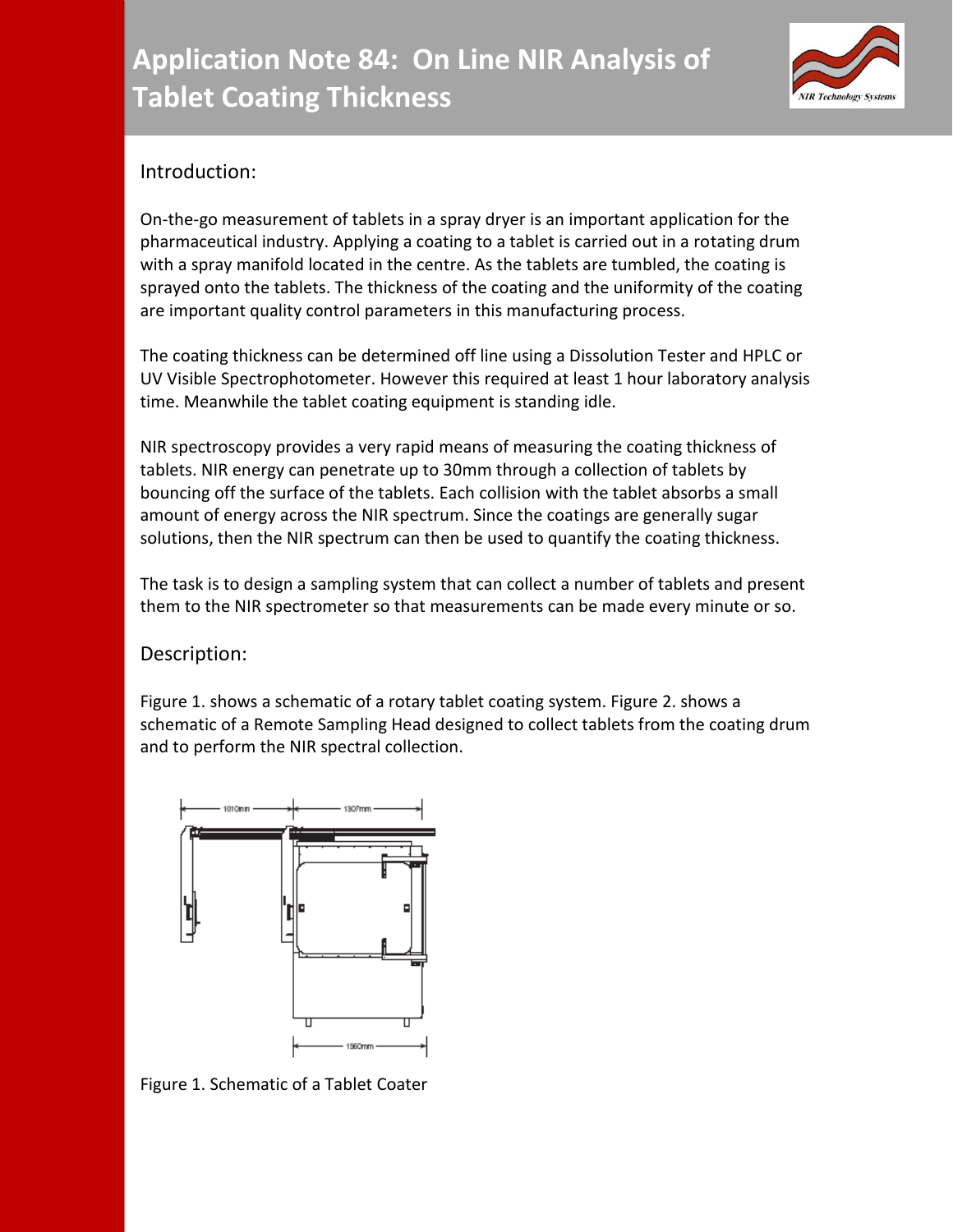

Figure 2. Schematic of the Remote Sampling Head for collecting tablets from the coating system.

The Remote Sampling Head was designed for use in a Combine Harvester to collect samples of grain and thereby make NIR analysis of whole grains for moisture and protein. With a simple modification, the Remote Sampling Head can be attached to a flat stationary surface within the drum, eg, the door, so that tablets can be sampled as they are rotated by the drum.

There is a vane in the Remote Sampling Head that opens to allow tablets to drop into the sample chamber. NIR light is shone through the sample chamber holding the tablets. The transmitted light is collected by a fibre optic bundle and passed back to the NIR spectrometer located on a stand. The NIR spectrometer computes the coating thickness and sends the information to a display screen or a PC for the operator to monitor the coating thickness.

When the analysis is completed, ie,  $10 - 20$  seconds, then the vane is closed and the tablets drop out bottom and return to the drum. The cycle can be repeated every 20 seconds.

Figure 3. shows the NIR spectra of several tablets, Aspirin and Panadiene, collected using the Remote Sampling Head and the NIR Technology Systems FOP-38 On Line Spectrometer and Fibre Optic Cable. The spectra were scanned from 720-1100nm.

Figure 4. Shows the second derivative of the NIR spectra for these tablets.